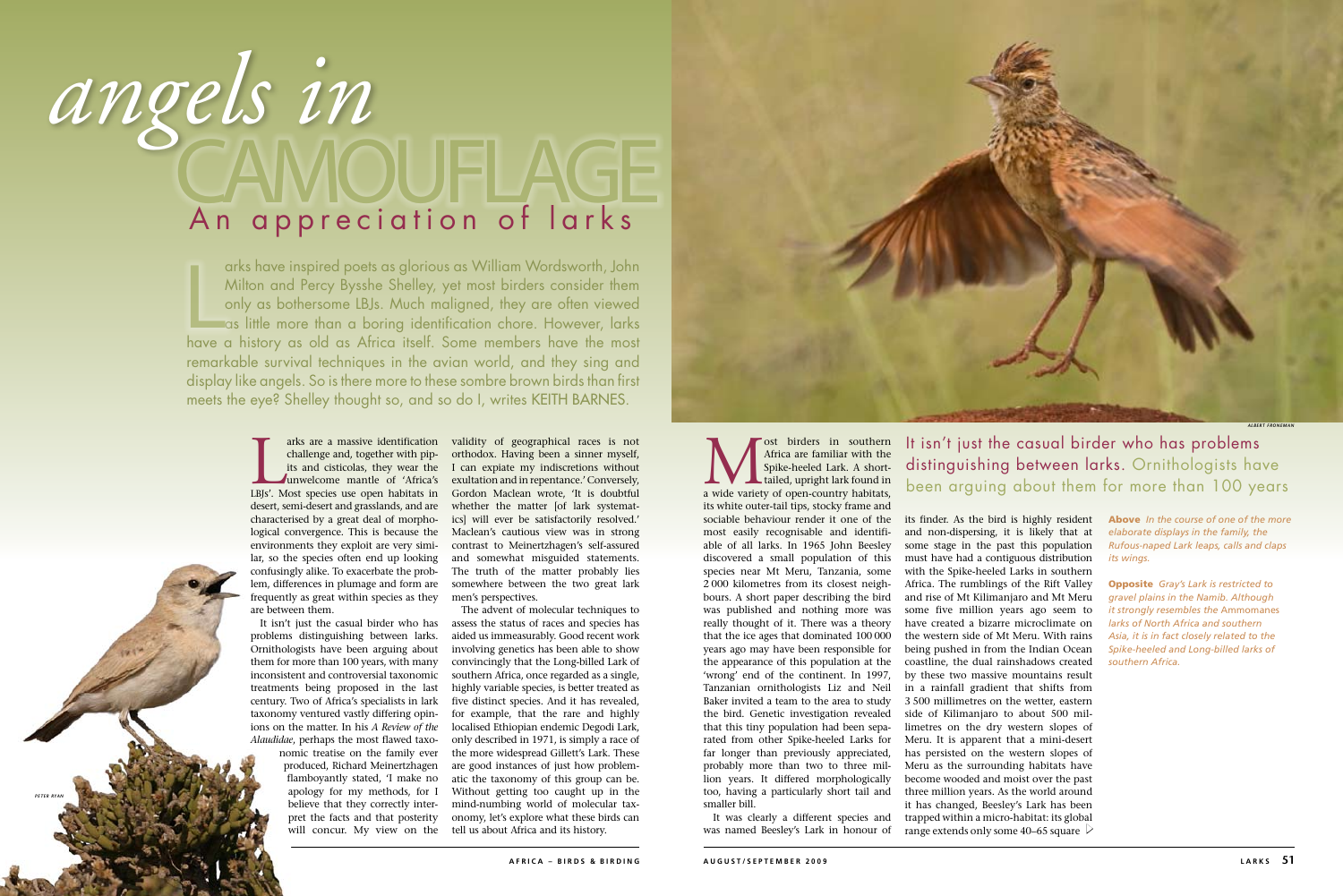kilometres and probably no more than 100 individuals remain. It is literally on the brink of natural extinction.

But many larks have incredibly small ranges and persist in minuscule patches of habitat. The genus *Heteromirafra*, compris ing South Africa's Critically Endangered Rudd's Lark, Ethiopia's Sidamo Lark and Somalia's Archer's Lark, is the most obvi ous group. With ranges scattered widely across the continent, each of these spe cies occupies an exceptionally small glo bal range. Genetic work has revealed that *Heteromirafra* possibly represents an ancient lineage that is slowly being replaced and outcompeted by more dominant larks.

Larks offer us a unique snapshot of Africa's history, as they are an ancient group of birds that can trace some of the continent's early geological events. They are dominant in Africa's rangelands and, of all the bird families adapted to this habitat, they are also the most speciesrich group, with the most complex distribution patterns. All of these factors assist researchers' investigations into the poorly studied rangelands.

While the study of larks is<br>
able to reveal intriguing<br>
patterns about the evolu-<br>
tion of Africa's arid zones,<br>
these hardy little birds also have an array able to reveal intriguing patterns about the evolu tion of Africa's arid zones, of features that enable them to master the dry country.

Of the 96 species of larks in the world, some 78 are found in Africa. They are concentrated in two main areas in par ticular: the south-west (South Africa, Botswana and Namibia) and the northeast (Ethiopia, Kenya and Somalia), with 26 and 23 species respectively being endemic to these zones. Some theories propose that over many millions of years these two areas were connected (maybe a number of times) by an arid corridor, and that in the process larks dispersed and speciated across this corridor.

> Specialised camouflage tends to be uniform and involves a very close col our match with the tones of the bird's favoured habitat. An excellent example  $\triangleright$

Genetic research has turned up some fascinating evidence in this regard. It seems that true desert larks did not dis perse via the arid corridor. Instead, they appear to have evolved from neighbour ing larks and have undergone radical ly divergent morphological evolution. A good example from southern Africa is Gray's Lark. For many years it was thought to be closely related to the *Ammomanes* desert larks of North Africa because of their uncanny morphological similarity. However, Gray's Lark's clos est relatives are other southern African larks, including the very dissimilar Spikeheeled and Long-billed lark complexes. Unlike true desert larks, semi-desert and grassland larks do seem to have used

the arid corridor for dispersal and there are closely related species that occur at opposite ends of it, such as the Foxy Lark in the north and the Fawn-coloured Lark in the south.

Feathers are the first. Larks are dullcoloured birds that have conservative plumage coloration and patterns. There is a good reason for this: they require camouflage. In some larks, the colour of their plumage is linked to that of the soil, and their streaking pattern is related to vegetation density. As rangeland special ists, these birds are placed under severe pressure from aerial predators, with falcons, kestrels and sparrowhawks fre quently overhead. When a lark is alarmed by a distant threat, it freezes, relying on its cryptic plumage to best effect. Only when a threat is extremely close does the bird flush.

There are two main types of lark cam ouflage plumage: generalised and spe cialised. Generalised plumage comprises a mixture of colours with dark streaking or spotting on the feathers. This offers crypsis anywhere and is particularly use ful in a wide range of vegetation back grounds. Because of their varied habitat use, almost all migrant and nomadic larks (for example, the Somali Short-toed Lark) have generalised camouflage.

Opposite, top *The Dune Lark has plumage that matches almost exactly the substrate on which it lives in the Namib sand-dune sea. It can survive without freestanding water and derives its water requirements from its food.* 

Opposite, middle, left *The Spike-heeled Lark is a species of open grassland and semi-desert in southern Africa. Unusually, it breeds cooperatively and uses aardvark burrows for shelter in hot climates.* 

Opposite, middle, right *The Sidamo Lark belongs to* Heteromirafra*, a genus apparently in ecological retreat, with all its members having minute ranges scattered across Africa.* 

Opposite, bottom *Gillett's Lark, a scarce local resident in arid country in northeastern Africa, is related to the Karoo and Dune larks of southern Africa – a good example of speciation along the arid corridor.* 





*The hypothetical arid corridor that may have persisted during the ice ages and at other periods during Africa's history obvi ously impacted on the evolution of some larks. However, its effect was limited for other groups, which seem to have evolved more* in situ*.* 



*Larks offer us a unique snapshot of Africa's history,* as they are an ancient group of birds that can trace some of the continent's earliest geological events